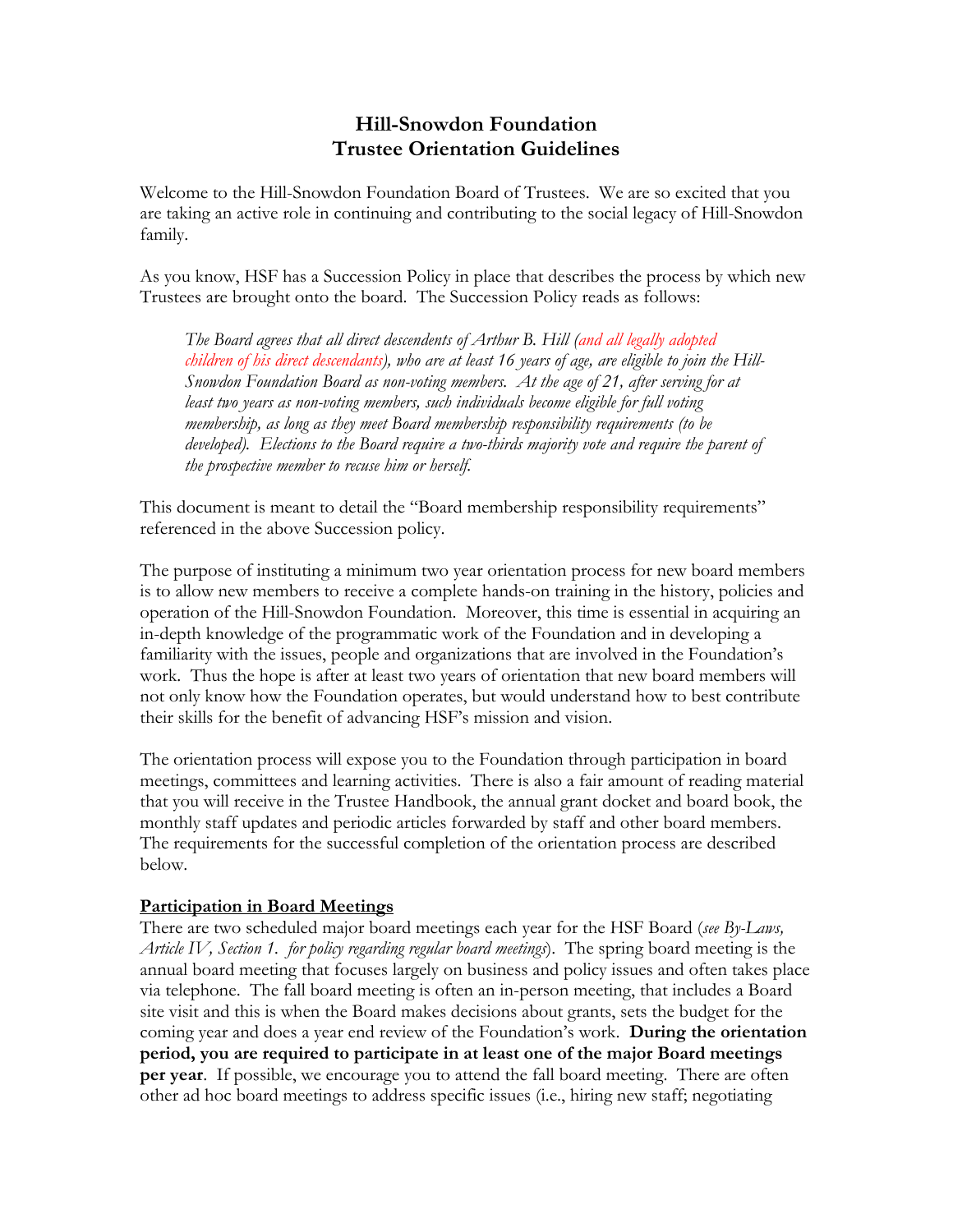partnerships with other Foundations; etc.). To the degree possible we encourage your participation in these activities as well.

# **Participation in Board Committees**

The HSF Board has three standing committees – the Grantmaking Committee, the Finance Committee and the Executive Committee (*see page 3 of the attached Board Policy Document for a full description of the committee functions*). Most of the committees meet twice a year (in the Spring and Fall) in advance of the Board meetings, either by phone or in person. The GM Committee meets at least three times a year, with one meeting dedicated to grant review and one meeting involving a site visit to a HSF grant recipient(s). **During a two year orientation period, you are required to participate in at least one (1) GM committee meetings in the first year and at least one Finance Committee meeting in the second year. You are also required to participate in at least one Executive Committee meeting over the two year period**. If the orientation period extends longer than two years, you are required to participate in at least one committee meeting a year, but at the end of the orientation, you must have participated in each type of committee meeting (GM, Finance, Executive) at least once.

# **Participation in Board Learning Activities**

HSF staff actively investigates and create opportunities for Board members to increase their knowledge of the issues and exposure to the people that are involved in the Foundation's work. These learning opportunities include, but are not limited to

- board/staff site visits of prospective grant recipients;
- educational site visits;
- attendance at conferences, forums and other meetings that are relevant to HSF's work;
- topical teleconferences, etc.

**During your orientation period, you are required to attend at least two Board learning activities each year, including at least one board/staff site visit with prospective grant recipients.** You are encouraged to seek out opportunities as well that you think will help increase your understanding of issues that intersect with the Foundation's work and/or philanthropy in general.

## **Participation in Discretionary Grantmaking**

HSF Trustees each have an annual pool of discretionary grant funds that they may use to support organizations of their choice. The work of these organizations does not need to fall within the Foundation's program areas or special initiatives, but these organizations do need to be able to produce an IRS letter of determination of 501(c)3 status. During the orientation period, you will have \$5,000 per year of discretionary grant funds.

## **Summary**

Two votes are required for your election to the Board: 1) a vote by the Board to name you as a Probationary Trustee so that you may undergo the orientation process, and 2) a subsequent vote at the end of your orientation period by the full Board to declare your successful completion of the orientation process and to name you as Trustee with full rights